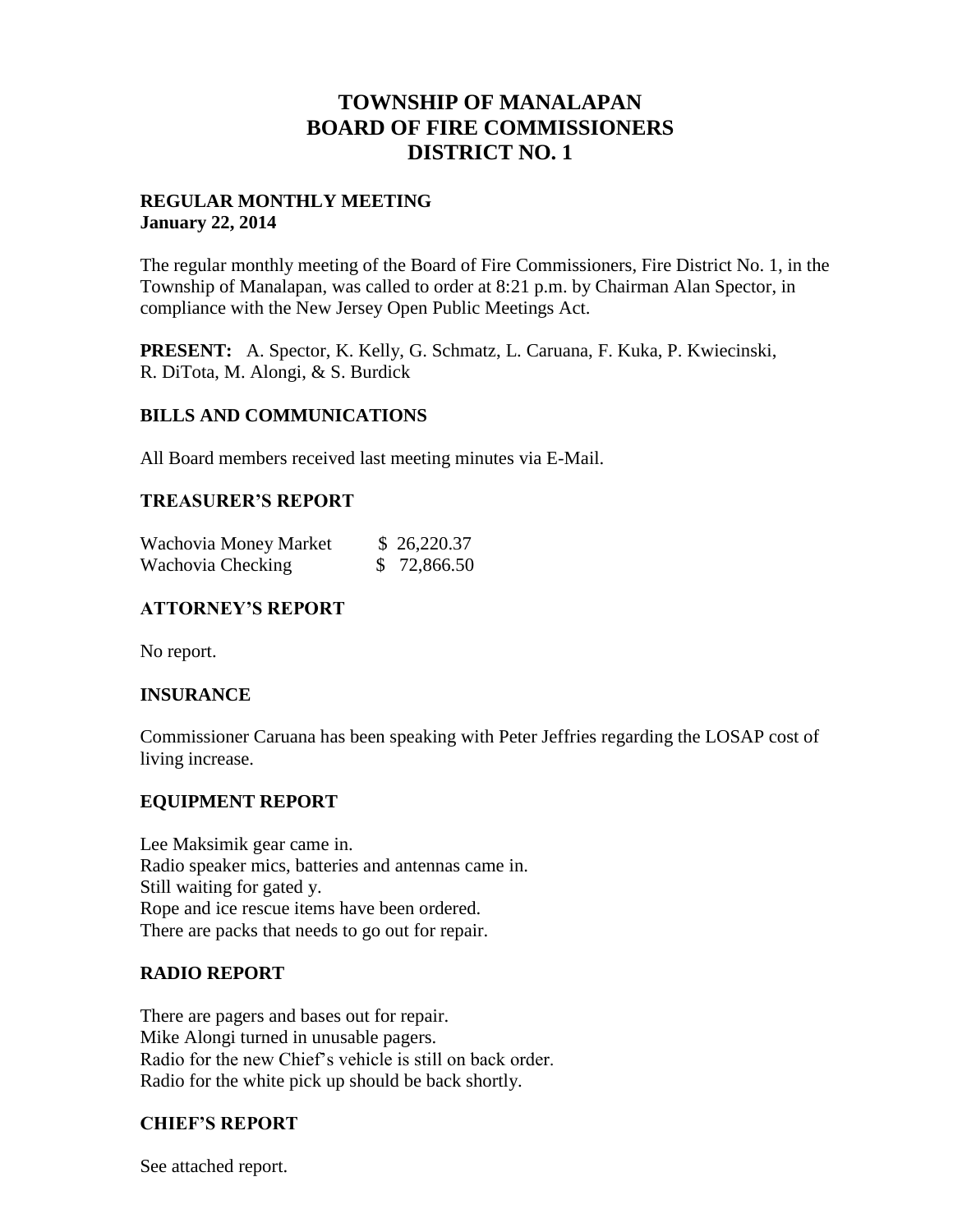Ice water training will take place on January  $30<sup>th</sup>$  and February  $1<sup>st</sup>$ . Commissioner Schmatz has been appointed Safety Officer by the Line and is taking the safety officer class in February.

## **TRUCK REPORT**

- 26-1-90 temp gauge has been repaired.
- 26-1-77 still waiting for EGR valve to be replaced.
- 26-1-73 James repaired wiring problems.
- 26-1-91 Hurst generator at Pantano's for repair.
- 26-1-88 had new coil put in

26-1-80 – Steve reported it would cost \$425 to replace rear steps.

Commissioner LaRocca is taking care of ordering the 2 damaged windshields.

## **ASSOCIATION REPORT**

Would like to add a key pad on the rear building.

## **TRUSTEES' REPORT**

No report.

## **OLD BUSINESS**

See attached.

### **NEW BUSINESS**

Commissioner Schmatz made a motion to pay all vouchers; this was seconded by Commissioner Kelly. All voted aye.

A discussion was held regarding obtaining MIFI's for the Chiefs' vehicles.

Meeting opened to the public at 8:54 P.M.

A motion was made by Commissioner Spector to adjourn; it was seconded by Commissioner Kelly and all voted aye.

Meeting adjourned at 8:56 P.M.

 Respectfully submitted, Kenneth Kelly, Clerk